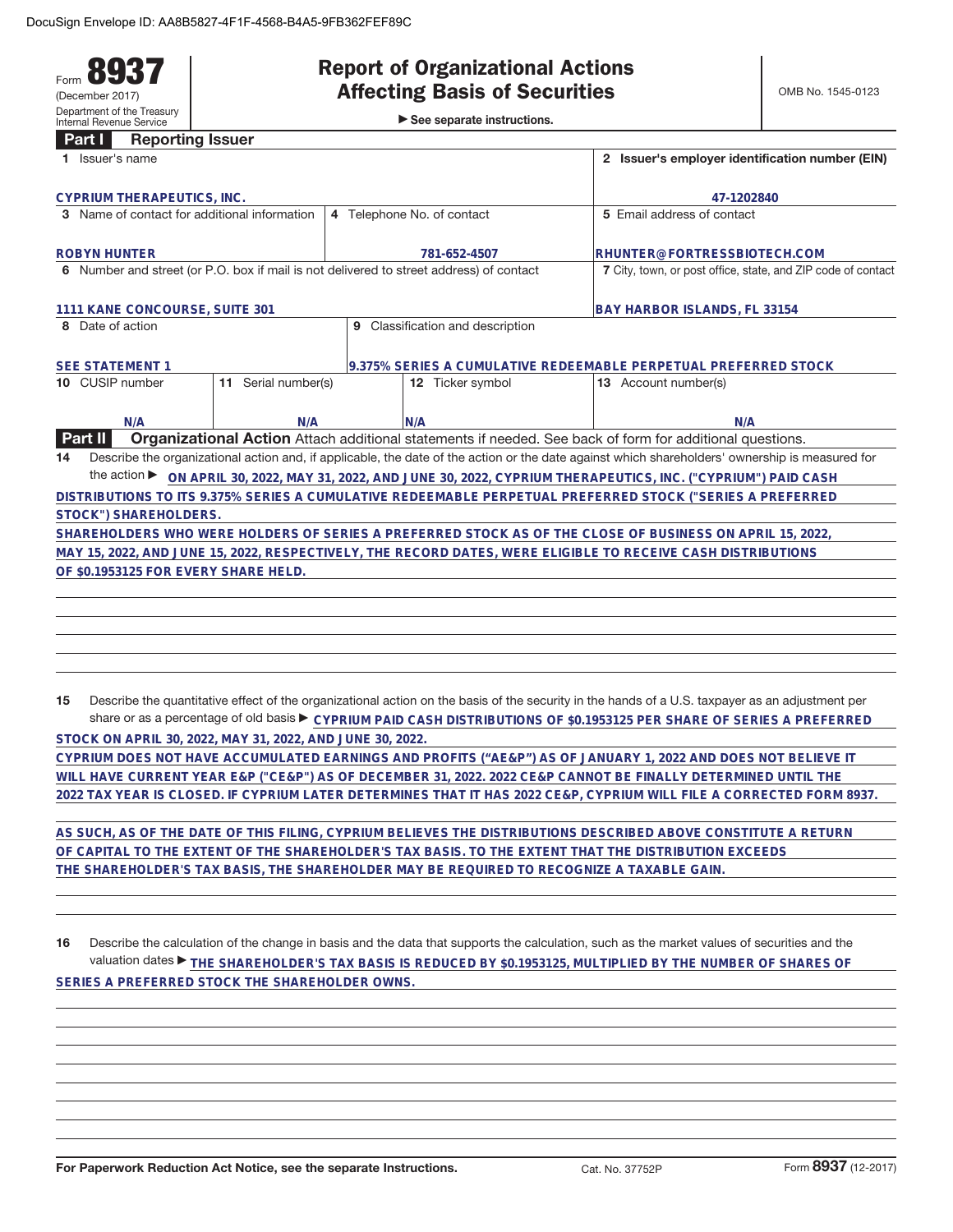| Form 8937 (12-2017)   |                                                                                                                                                              |                                           |                            |            |                            | Page 2      |
|-----------------------|--------------------------------------------------------------------------------------------------------------------------------------------------------------|-------------------------------------------|----------------------------|------------|----------------------------|-------------|
| Part II               | <b>Organizational Action (continued)</b>                                                                                                                     |                                           |                            |            |                            |             |
| 17                    | List the applicable Internal Revenue Code section(s) and subsection(s) upon which the tax treatment is based ▶                                               |                                           |                            |            |                            |             |
|                       | INTERNAL REVENUE CODE IRC SECTIONS 301(c), 316(a) AND 1016.                                                                                                  |                                           |                            |            |                            |             |
|                       |                                                                                                                                                              |                                           |                            |            |                            |             |
|                       |                                                                                                                                                              |                                           |                            |            |                            |             |
|                       |                                                                                                                                                              |                                           |                            |            |                            |             |
|                       |                                                                                                                                                              |                                           |                            |            |                            |             |
|                       |                                                                                                                                                              |                                           |                            |            |                            |             |
|                       |                                                                                                                                                              |                                           |                            |            |                            |             |
|                       |                                                                                                                                                              |                                           |                            |            |                            |             |
|                       |                                                                                                                                                              |                                           |                            |            |                            |             |
|                       |                                                                                                                                                              |                                           |                            |            |                            |             |
|                       |                                                                                                                                                              |                                           |                            |            |                            |             |
|                       |                                                                                                                                                              |                                           |                            |            |                            |             |
|                       |                                                                                                                                                              |                                           |                            |            |                            |             |
| 18                    | Can any resulting loss be recognized? ► THE DISTRIBUTION ON A PER SHARE BASIS SHOULD REDUCE THE SHAREHOLDER'S TAX                                            |                                           |                            |            |                            |             |
|                       | BASIS OF EACH SHARE HELD ON THE DATE OF DISTRIBUTION. UPON DISPOSITION OF ALL OR A PORTION OF THE SHARES,                                                    |                                           |                            |            |                            |             |
|                       | THE SHAREHOLDER SHOULD RECOGNIZE GREATER TAX GAIN OR LESS TAX LOSS.                                                                                          |                                           |                            |            |                            |             |
|                       |                                                                                                                                                              |                                           |                            |            |                            |             |
|                       |                                                                                                                                                              |                                           |                            |            |                            |             |
|                       |                                                                                                                                                              |                                           |                            |            |                            |             |
|                       |                                                                                                                                                              |                                           |                            |            |                            |             |
|                       |                                                                                                                                                              |                                           |                            |            |                            |             |
|                       |                                                                                                                                                              |                                           |                            |            |                            |             |
|                       |                                                                                                                                                              |                                           |                            |            |                            |             |
|                       |                                                                                                                                                              |                                           |                            |            |                            |             |
|                       |                                                                                                                                                              |                                           |                            |            |                            |             |
|                       |                                                                                                                                                              |                                           |                            |            |                            |             |
|                       |                                                                                                                                                              |                                           |                            |            |                            |             |
| 19                    | Provide any other information necessary to implement the adjustment, such as the reportable tax year THE REPORTABLE TAX YEAR FOR                             |                                           |                            |            |                            |             |
|                       | THE DISTRIBUTION FOR EACH SHAREHOLDER IS THE TAXABLE YEAR THAT INCLUDES DECEMBER 31, 2022.                                                                   |                                           |                            |            |                            |             |
|                       |                                                                                                                                                              |                                           |                            |            |                            |             |
|                       | THE INFORMATION CONTAINED ON THIS FORM DOES NOT CONSTITUTE TAX ADVICE. SHAREHOLDERS OF SERIES A PREFERRED STOCK                                              |                                           |                            |            |                            |             |
| <b>DISTRIBUTIONS.</b> | ARE URGED TO CONSULT THEIR OWN TAX ADVISORS WITH RESPECT TO THEIR INDIVIDUAL TAX CONSEQUENCES OF THE                                                         |                                           |                            |            |                            |             |
|                       |                                                                                                                                                              |                                           |                            |            |                            |             |
|                       |                                                                                                                                                              |                                           |                            |            |                            |             |
|                       |                                                                                                                                                              |                                           |                            |            |                            |             |
|                       |                                                                                                                                                              |                                           |                            |            |                            |             |
|                       |                                                                                                                                                              |                                           |                            |            |                            |             |
|                       |                                                                                                                                                              |                                           |                            |            |                            |             |
|                       |                                                                                                                                                              |                                           |                            |            |                            |             |
|                       |                                                                                                                                                              |                                           |                            |            |                            |             |
|                       | Under penalties of perjury, I declare that I have examined this return, including accompanying schedules and statements, and to the best of my knowledge and |                                           |                            |            |                            |             |
|                       | belief, it is true, cotsers and somplete. Declaration of preparer (other than officer) is based on all information of which preparer has any knowledge.      |                                           |                            |            |                            |             |
| <b>Sign</b>           |                                                                                                                                                              |                                           |                            | 6/16/2022  |                            |             |
| <b>Here</b>           | Signature ▶<br>24B07285833E46                                                                                                                                |                                           | Date $\blacktriangleright$ |            |                            |             |
|                       |                                                                                                                                                              |                                           |                            |            |                            |             |
|                       | Print your name ▶ ROBYN HUNTER                                                                                                                               |                                           |                            | Title▶ CFO |                            |             |
| <b>Paid</b>           | Print/Type preparer's name                                                                                                                                   | Preparer's signature<br>$1.20 \times 70.$ | Date                       |            | if<br>$\mathsf{Check}\mid$ | <b>PTIN</b> |

| <b>Paid</b>                                                                                                                       | <b>Fillit's type preparer's hang-</b>                              | ι ισμαισι ο οιγιιαιωισ<br>$J$ ayi $Z_{hn}$ | $\frac{1}{2}$ un 16, 202 $\frac{2}{2}$ elf-employed |                                    |              |
|-----------------------------------------------------------------------------------------------------------------------------------|--------------------------------------------------------------------|--------------------------------------------|-----------------------------------------------------|------------------------------------|--------------|
| Preparer JIAYI ZHU                                                                                                                |                                                                    |                                            |                                                     |                                    | P02018609    |
|                                                                                                                                   | Use Only Firm's name > MOFFETT & ASSOCIATES, INC.                  |                                            |                                                     | Firm's $EIN$ $\blacktriangleright$ | 84-4073328   |
|                                                                                                                                   | Firm's address ▶ 2100 E GRAND AVE, SUITE 320, EL SEGUNDO, CA 90245 |                                            |                                                     | Phone no.                          | 310-820-1025 |
| Send Form 8937 (including accompanying statements) to: Department of the Treasury, Internal Revenue Service, Ogden, UT 84201-0054 |                                                                    |                                            |                                                     |                                    |              |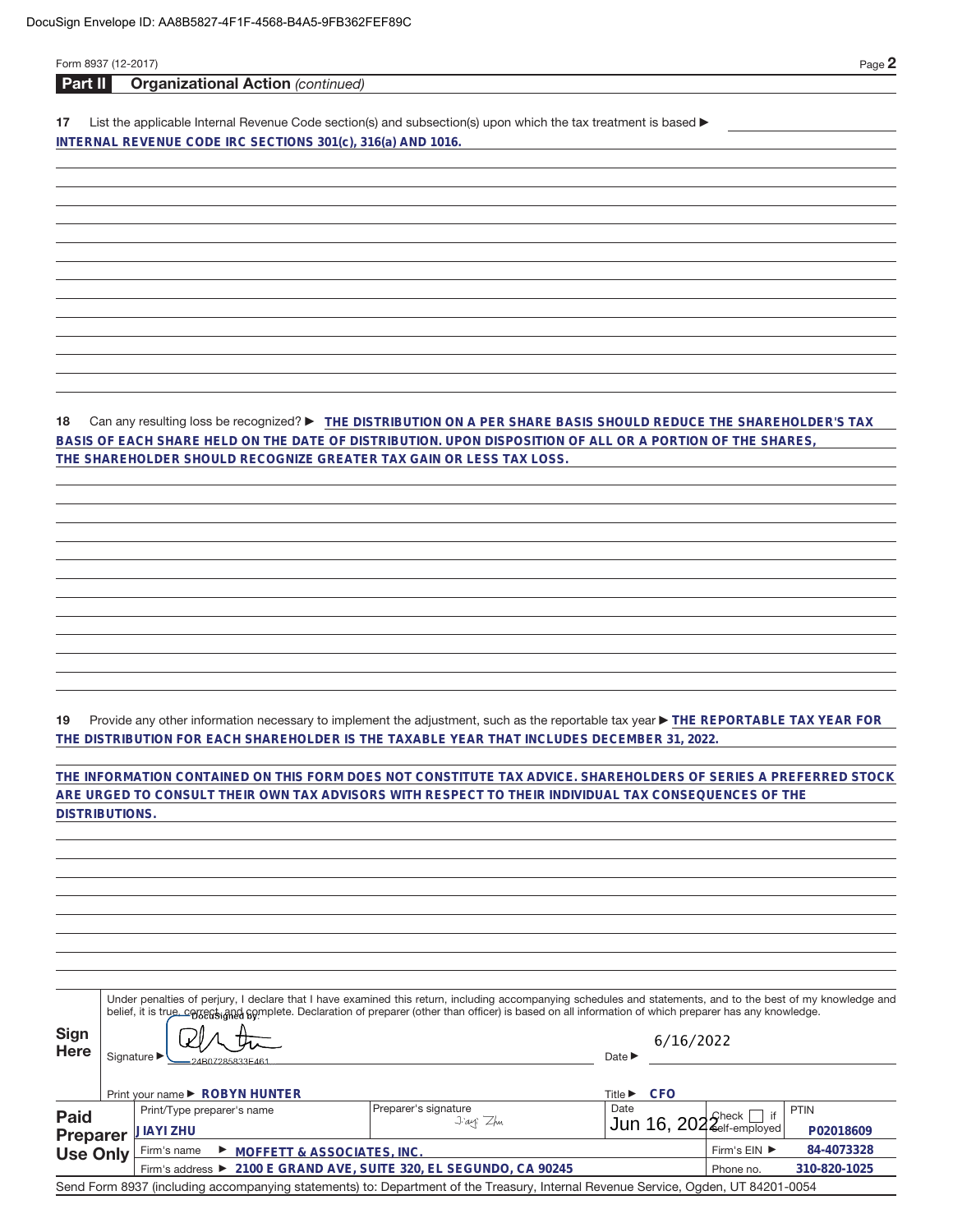**Cyprium Therapeutics, Inc. FEIN: 47-1202840 Attachment to and Made Part of Form 8937**

### **PART I: Reporting Issuer**

Box 9 *Date of action:*

April 30, 2022, May 31, 2022, and June 30, 2022.